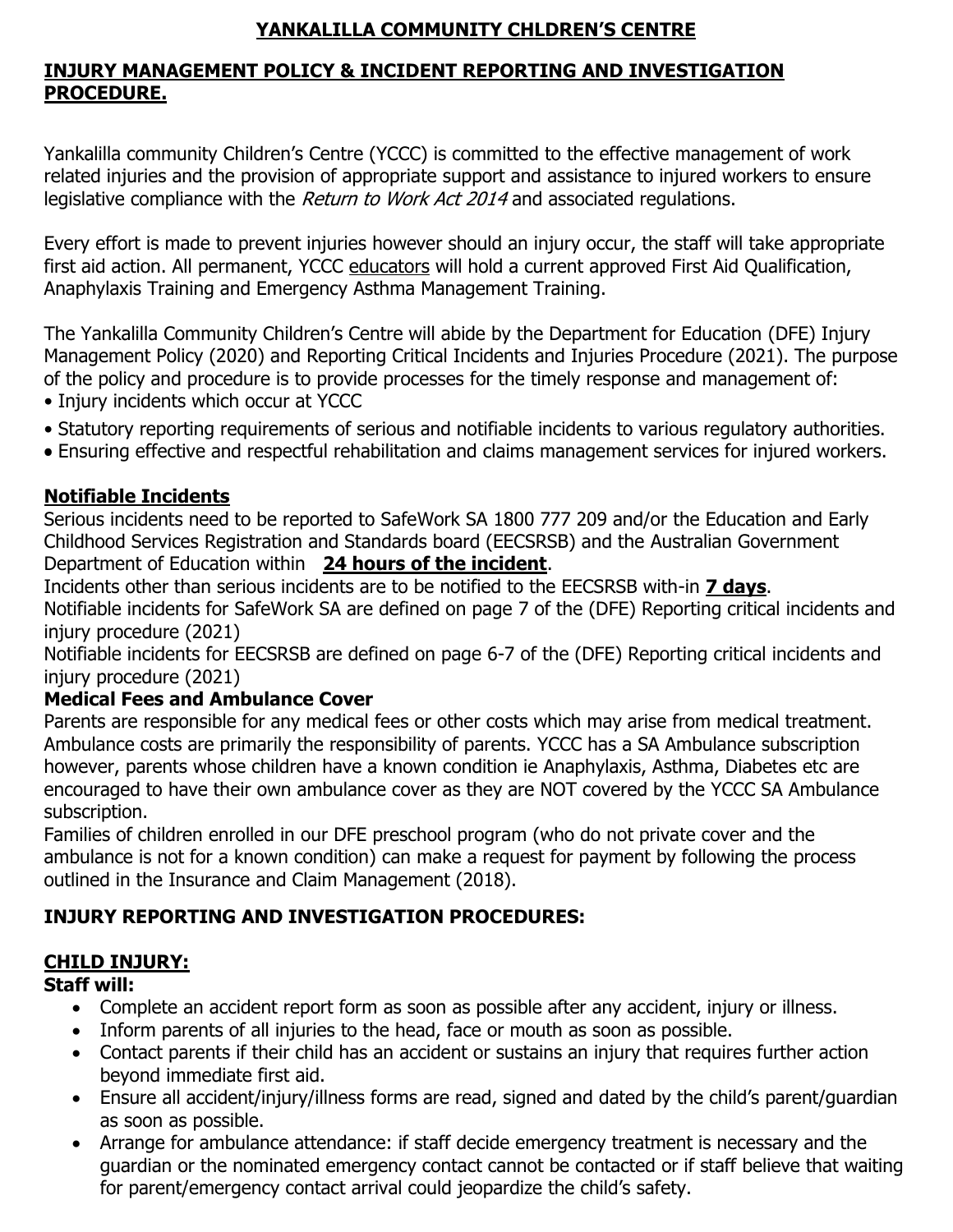- Remain with the child until the child recovers or either the guardian, a person authorized by the guardian, or an emergency contact arrives.
- Contact the Centre Director in all cases of serious injury

# **The Director will:**

Ensure that injury incidents are properly reported, classified, investigated and resolved in accordance with the DFE Reporting Critical Incidents and Injuries Procedure (2021).

A brief summary is as follows:

1. Complete an Incident Response Management System (IRMS) report as soon as possible but within 12 hours for any injury, trauma or illness that:

- required professional medical/dental treatment OR
- in the opinion of the Director may result in legal proceedings OR
- Or is notifiable under the Education and Early Childhood Services (Registration and Standards) Act 2011(See DECD procedures page 6-7)
- 2. Follow procedures on page 4 of the DFE Injury Incident reporting and investigation Procedure.

3. Complete the relevant notification form (SI01 or NL01) for childcare incidents and accidents only and submit it to both the Education and Early Childhood Services Registration and Services Board of South Australia and the Australian Government of Education within 24 hours of the event. (DFE will notify the authorities on behalf of the YCCC for incidents /accidents that occurred in the preschool program.) 5. Notify SafeWork SA of a notifiable incident by telephone on 1800777209 **as soon as possible but** 

## **with-in 24 hours of the event.**

6. In consultation with the site Health Safety Representative (HSR) investigate the cause of serious incident/accidents within 24 hours of the event and review all accident / injury / illness reports at the end of each term measure trends and implement programs to reduce risks.

## **ADULT INJURY**

**For all adult injuries the Director will** follow the procedures on page 5 and 6 of the DFE Reporting Critical Incidents and Injuries procedure ensuring they:

- Investigate and respond within 5 days of receiving an injury notification
- Conduct an investigation of the injury or incident and ensuring the details of the injury or incident, the results of the investigation, the name of the HSR and any risk controls are recorded in IRMS.
- Provide a copy of the *Injury Report* to the injured person on request
- Notify SafeWork SA of a notifiable incident by telephone on 1800 777 209 **as soon as possible but with-in 24 hours of the event.**

# **The procedure for the injured DFE Employee:**

- immediately notify the director of the injury incident occurring
- complete the DFE online [injury report form](https://apps.learnlink.sa.edu.au/XBSTOKEN/IMSPub/Public/Injury.aspx?src=EXT) and save and submit within 24 hours (Refer to the DFE how to report an injury factsheet for guidance and instruction if needed.)

## **Director**

NB: If a workers compensation claim is likely the Director must contact the [Injury Management unit](https://myintranet.learnlink.sa.edu.au/hr/health-and-safety/whs-policies-procedures-guides/risk-control-procedures/incident-reporting/injury-management-and-workers-compensation) on 8226 7555 within 24 hours of receiving the injury notification.

# **The procedure for the injured YCCC Employee:**

- Report all injuries to the Director as soon as the injury incident has occurred.
- Complete the DFE online injury report form and save and submit within 24 hours (Refer to the DECD how to report an injury factsheet for guidance and instruction if needed.)
- Contact Employers Mutual on 81271100 to discuss their rights to workers compensation under the WorkCover SA scheme.

#### **The procedure for the injured visitor, trainee, volunteer, work experience student, contractor:**